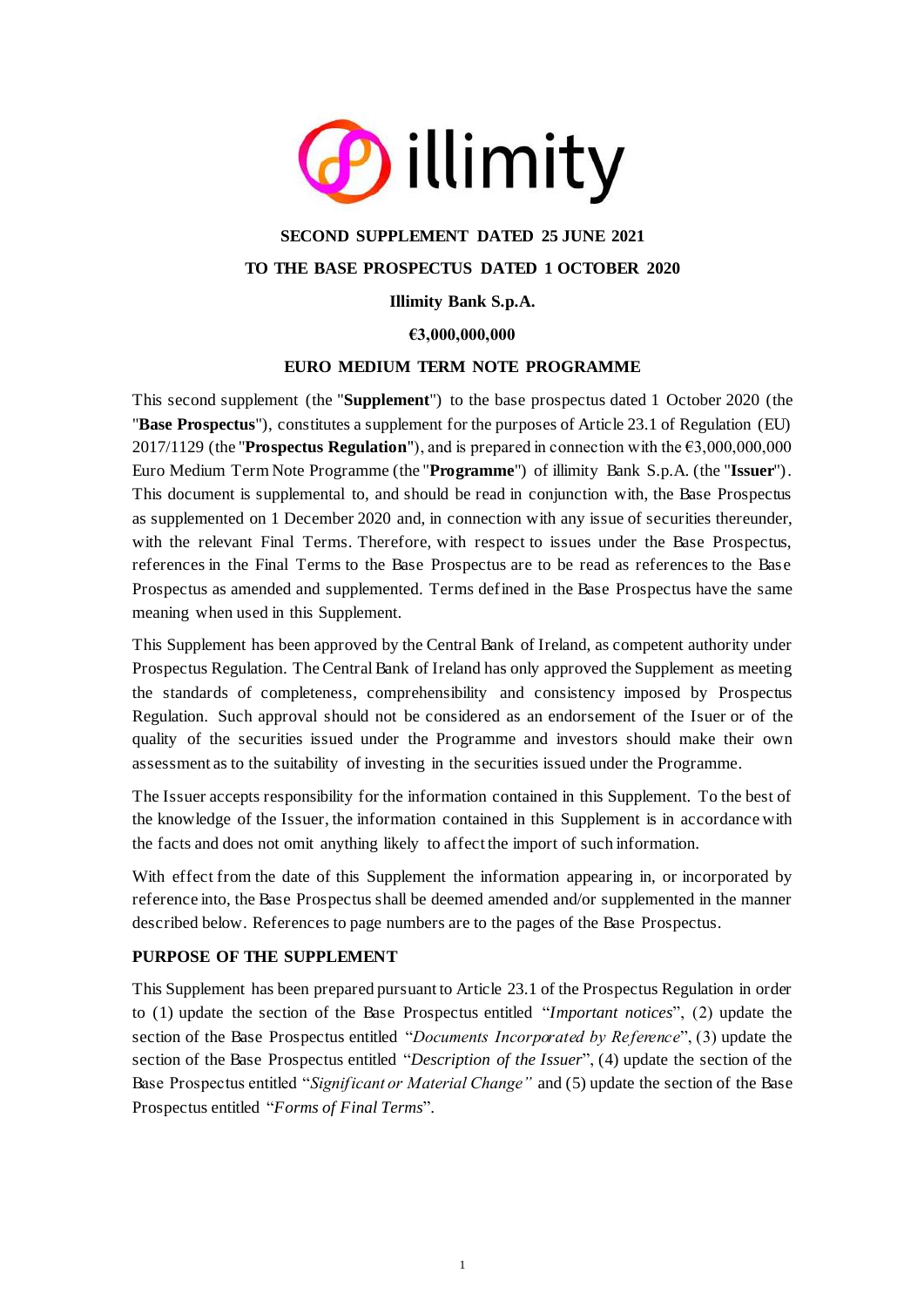#### **AMENDMENTS AND ADDITIONS TO THE BASE PROSPECTUS**

#### **1. Important notices**

On page 1 of the Base Prospectus, the following paragraph shall be inserted after the paragraph entitled "*MiFID II product governance / target market*".

*"UK MiFIR PRODUCT GOVERNANCE / TARGET MARKET - The Final Terms or Drawdown Prospectus, as the case may be, in respect of any Notes will include a legend entitled "UK MiFIR Product Governance" which will outline the target market assessment in respect of the Notes and which channels for distribution of the Notes are appropriate. Any person subsequently offering, selling or recommending the Notes (a "distributor") should take into consideration the target market assessment; however, a distributor subject to the UK MiFIR product governance rules set out in the FCA Handbook Product Intervention and Product Governance Sourcebook (the "UK MiFIR Product Governance Rules") is responsible for undertaking its own target market assessment in respect of the Notes (by either adopting or refining the target market assessment) and determining appropriate distribution channels.* 

*A determination will be made in relation to each issue about whether, for the purpose of the UK MiFIR product governance rules set out in UK MiFIR Product Governance Rules, any Dealer subscribing for any Notes is a manufacturer in respect of such Notes, but otherwise neither the Arranger nor the Dealers nor any of their respective affiliates will be a manufacturer for the purpose of the UK MIFIR Product Governance Rules.*"

On page 2 of the Base Prospectus, the paragraph entitled "*Prohibition of Sales to EEA or UK Retail Investors*" shall be deleted in its entirety and replaced by the following paragraphs.

"*IMPORTANT – EEA RETAIL INVESTORS - If the Final Terms or Drawdown Prospectus, as the case may be, in respect of any Notes include a legend entitled "Prohibition of Sales to EEA Retail Investors", the Notes are not intended to be offered, sold or otherwise made available to and should not be offered, sold or otherwise made available to any retail investor in the EEA. For these purposes, a retail investor means a person who is one (or more) of: (i) a retail client as defined in point (11) of MiFID II; or (ii) a customer within the meaning of Directive (EU) 2016/97 (as amended or superseded, the "Insurance Distribution Directive"), where that customer would not qualify as a professional client as defined in point (10) of Article 4(1) of MiFID II,. Consequently no key information document required by Regulation (EU) No. 1286/2014 (as amended, the "PRIIPs Regulation") for offering or selling the Notes or otherwise making them available to retail investors in the EEA has been prepared and therefore offering or selling the Notes or otherwise making them available to any retail investor in the EEA may be unlawful under the PRIIPS Regulation.*"

"*IMPORTANT – UK RETAIL INVESTORS - If the Final Terms or Drawdown Prospectus, as the case may be, in respect of any Notes include a legend entitled "Prohibition of Sales to UK Retail Investors", the Notes are not intended to be offered, sold or otherwise made available to and should not be offered, sold or otherwise made available to any retail investor in the United Kingdom ("UK"). For these purposes, a retail investor means a person who is one (or more) of: (i) a retail client, as defined in point (8) of Article 2 of Regulation (EU) No 2017/565 as it forms part of UK domestic law by virtue of the European Union (Withdrawal) Act 2018; or (ii) a customer within the meaning of the provisions of the Financial Services and Markets Act, 2000 (the "FSMA") and any rules or regulations made under the FSMA to implement Directive (EU)*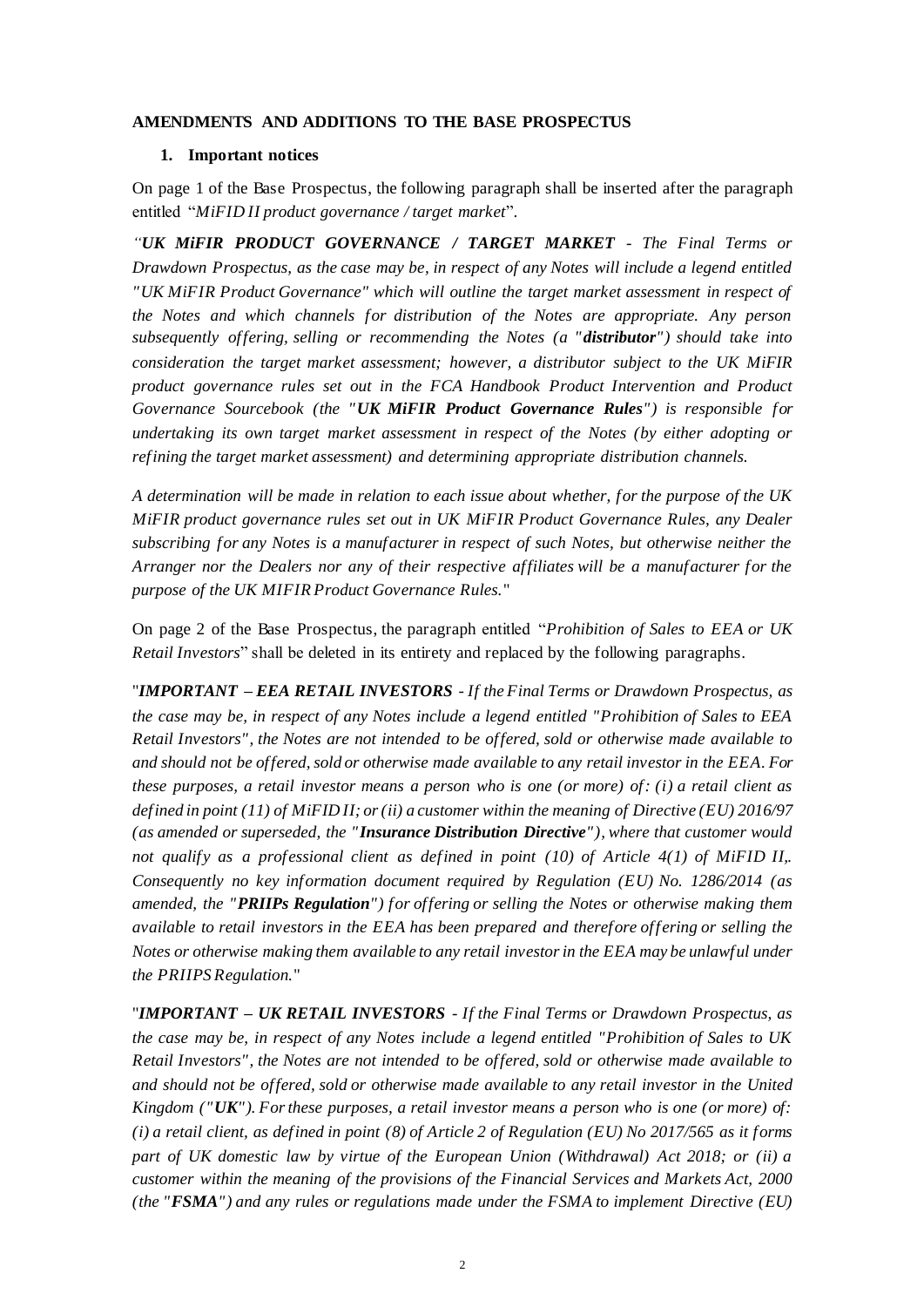*2016/97, where that customer would not qualify as a professional client, as defined in point (8) of Article 2(1) of Regulation (EU) No 600/2014 as it forms part of UK domestic law by virtue of the European Union (Withdrawal) Act 2018. Consequently no key information document required by Regulation (EU) No 1286/2014 as it forms part of UK domestic law by virtue of the European Union (Withdrawal) Act 2018 (the "UK PRIIPs Regulation") for offering or selling the Notes or otherwise making them available to retail investors in the UK has been prepared and therefore offering or selling the Notes or otherwise making them available to any retail investor in the UK may be unlawful under the UK PRIIPs Regulation.*

#### **2. Description of the Programme**

On page 46 of the Base Prospectus, the paragraph entitled "Ratings" is deleted in its entirety and replaced by the following paragraph.

"The rating (if any) of the Notes to be issued under the Programme will be specified in the relevant Final Terms.

Whether or not each credit rating applied for in relation to the relevant Series of Notes will be (1) issued by a credit rating agency established in the European Union and registered under Regulation (EU) No. 1060/2009, as amended (the "**CRA Regulation**"), or (2) issued by a credit rating agency established in the United Kingdom and registered under Regulation (EU) No 1060/2009 on credit rating agencies, as it forms part of UK domestic law by virtue of the European Union (Withdrawal) Act 2018 ( the "**UK CRA Regulation**") but is endorsed by a credit rating agency which is established in the European Union and registered under the CRA Regulation or (3) issued by a credit rating agency which is not established in the European Union but which is certified under the CRA Regulation will be disclosed in the Final Terms.

In general, EEA regulated investors are restricted from using a rating for regulatory purposes if such rating is not issued by a credit rating agency established in the EEA and registered under the CRA Regulation unless (1) the rating is provided by a credit rating agency not established in the EEA but is endorsed by a credit rating agency established in the EEA and registered under the CRA regulation or (2) the rating is provided by a credit rating agency not established in the EEA which is certified under the CRA Regulation. In general, UK regulated investors are restricted from using a rating for regulatory purposes if such rating is not issued by a credit rating agency established in the United Kingdom and registered under the UK CRA Regulation unless (1) the rating is provided by a credit rating agency not established in the United Kingdom but is endorsed by a credit rating agency established in the United Kingdom and registered under the UK CRA Regulation or (2) the rating is provided by a credit rating agency not established in the United Kingdom which is certified under the UK CRA Regulation. The European Securities and Markets Authority ("**ESMA**") is obliged to maintain on its website a list of credit rating agencies registered and certified in accordance with the CRA Regulation, which may be found on the following page: a[t http://www.esma.europa.eu/supervision/credit-rating-agencies/risk"](http://www.esma.europa.eu/supervision/credit-rating-agencies/risk)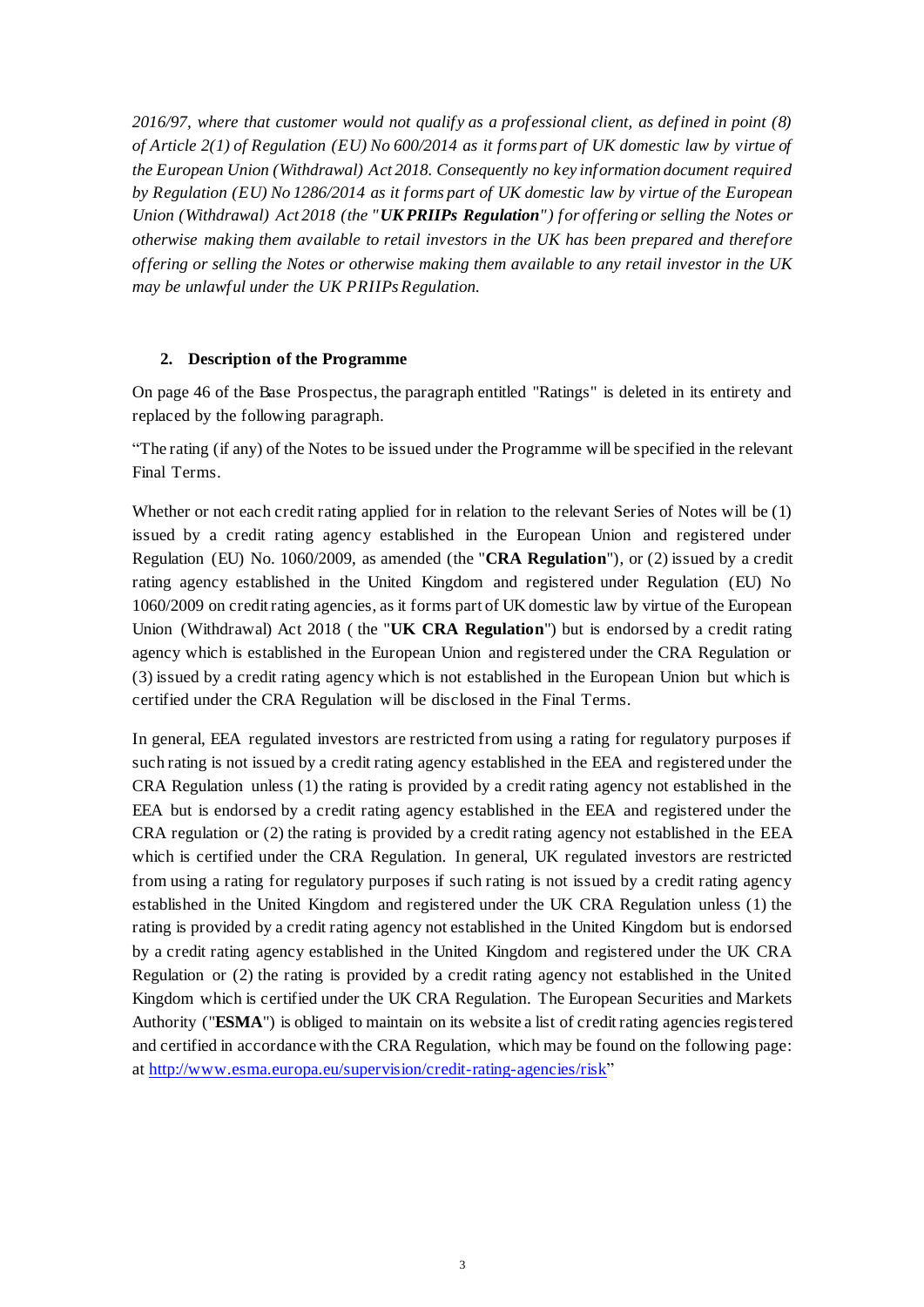### **3. Documents Incorporated by Reference**

The following shall be inserted after paragraph (g) of the Documents Incorporated by Reference section on page 49 of the Base Prospectus.

*"(h) the audited consolidated financial statements of illimity Bank S.p.A. as of and for the year ended 31 December 2020, prepared in accordance with IFRS as adopted by EU and together with the accompanying notes and auditors' report (the "illimity Bank 2020 Consolidated Financial Statements"), which can be found on the website of Euronext Dublin at*

*[https://ise-prodnr-eu-west-1-data-integration.s3-eu-west-1.amazonaws.com/202106/1196ad01](https://ise-prodnr-eu-west-1-data-integration.s3-eu-west-1.amazonaws.com/202106/1196ad01-df8f-489d-ad3e-a8ffddaa6b22.pdf) [df8f-489d-ad3e-a8ffddaa6b22.pdf](https://ise-prodnr-eu-west-1-data-integration.s3-eu-west-1.amazonaws.com/202106/1196ad01-df8f-489d-ad3e-a8ffddaa6b22.pdf)*

*(i) the consolidated Interim Financial Statement of illimity Bank as of and for the quarter ended 31 March 2021, prepared in accordance with IAS 34 and together with the accompanying notes and auditors' review report (the "illimity Bank 1Q Interim Financial Statements"), which can be found on the website of Euronext Dublin at*

*[https://ise-prodnr-eu-west-1-data-integration.s3-eu-west-1.amazonaws.com/202106/4402c7fb-](https://ise-prodnr-eu-west-1-data-integration.s3-eu-west-1.amazonaws.com/202106/4402c7fb-7236-496c-9016-bf90517c7480.pdf)[7236-496c-9016-bf90517c7480.pdf](https://ise-prodnr-eu-west-1-data-integration.s3-eu-west-1.amazonaws.com/202106/4402c7fb-7236-496c-9016-bf90517c7480.pdf)*

*(j) The press release dated 1 April 2021 entitled "Closing of Illimity SGR's first fund", that can be obtained at the webpage*

*[https://assets.ctfassets.net/0ei02du1nnrl/3KXol4C77SB0wu39frpBqf/af1ebef5979d20f0400a53ef](https://assets.ctfassets.net/0ei02du1nnrl/3KXol4C77SB0wu39frpBqf/af1ebef5979d20f0400a53efcfd75dcb/Closing_of_illimity_SGR-s_first_fund.pdf) [cfd75dcb/Closing\\_of\\_illimity\\_SGR-s\\_first\\_fund.pdf](https://assets.ctfassets.net/0ei02du1nnrl/3KXol4C77SB0wu39frpBqf/af1ebef5979d20f0400a53efcfd75dcb/Closing_of_illimity_SGR-s_first_fund.pdf)*

*(k) The press release dated 7 April 2021 entitled "Banking at the Supermarket", that can be obtained at the webpage* 

*[https://assets.ctfassets.net/0ei02du1nnrl/7vnvRkdrtLbh0IN5BS7sxM/563c1fe2a2d6198eaab3adb](https://assets.ctfassets.net/0ei02du1nnrl/7vnvRkdrtLbh0IN5BS7sxM/563c1fe2a2d6198eaab3adb0724d585d/illimity_and_viafintech_in_partnership_for_cash_deposit.pdf) [0724d585d/illimity\\_and\\_viafintech\\_in\\_partnership\\_for\\_cash\\_deposit.pdf](https://assets.ctfassets.net/0ei02du1nnrl/7vnvRkdrtLbh0IN5BS7sxM/563c1fe2a2d6198eaab3adb0724d585d/illimity_and_viafintech_in_partnership_for_cash_deposit.pdf)*

*(l) The press release dated 8 April 2021 entitled "Illimity begins the activity of purchasing tax credits arising from the 110% superbonus and other construction subsudies", that can be obtained at the webpage*

*[https://assets.ctfassets.net/0ei02du1nnrl/ZA1TwvjFmYiqi3Dc25ZmL/08c5e8fb1db5328dea8223](https://assets.ctfassets.net/0ei02du1nnrl/ZA1TwvjFmYiqi3Dc25ZmL/08c5e8fb1db5328dea8223d22d2183b2/illimity_Superbonus__eng.pdf) [d22d2183b2/illimity\\_Superbonus\\_\\_eng.pdf](https://assets.ctfassets.net/0ei02du1nnrl/ZA1TwvjFmYiqi3Dc25ZmL/08c5e8fb1db5328dea8223d22d2183b2/illimity_Superbonus__eng.pdf)*

*(m) The press release dated 22 April 2021 entitled "Shareholder's meeting of Illimity Bank S.p.A.", that can be obtained at the webpage*

*[https://assets.ctfassets.net/0ei02du1nnrl/7hGkCfCPkAcJfODLW2nIYA/96baf468e421f40abcce9](https://assets.ctfassets.net/0ei02du1nnrl/7hGkCfCPkAcJfODLW2nIYA/96baf468e421f40abcce99f516e7d6b3/illimity_Shareholders-_Meeting_Approval_of_separate_financial_statements_and_new_BOD.pdf) [9f516e7d6b3/illimity\\_Shareholders-](https://assets.ctfassets.net/0ei02du1nnrl/7hGkCfCPkAcJfODLW2nIYA/96baf468e421f40abcce99f516e7d6b3/illimity_Shareholders-_Meeting_Approval_of_separate_financial_statements_and_new_BOD.pdf) [\\_Meeting\\_Approval\\_of\\_separate\\_financial\\_statements\\_and\\_new\\_BOD.pdf](https://assets.ctfassets.net/0ei02du1nnrl/7hGkCfCPkAcJfODLW2nIYA/96baf468e421f40abcce99f516e7d6b3/illimity_Shareholders-_Meeting_Approval_of_separate_financial_statements_and_new_BOD.pdf)*

*(n) The press release dated 28 April 2021 entitled "Illimity presents if first voluntary nonfinancial statement and announces that it already achieved carbon neutrality in 2020", that can be obtained at the webpage*

*[https://assets.ctfassets.net/0ei02du1nnrl/3fxhiwK7BWF2FTz4GSL1GA/e6bc99e150d494dae065](https://assets.ctfassets.net/0ei02du1nnrl/3fxhiwK7BWF2FTz4GSL1GA/e6bc99e150d494dae065e649c963f97f/illimity_presents_its_first_NFS.pdf) [e649c963f97f/illimity\\_presents\\_its\\_first\\_NFS.pdf](https://assets.ctfassets.net/0ei02du1nnrl/3fxhiwK7BWF2FTz4GSL1GA/e6bc99e150d494dae065e649c963f97f/illimity_presents_its_first_NFS.pdf)*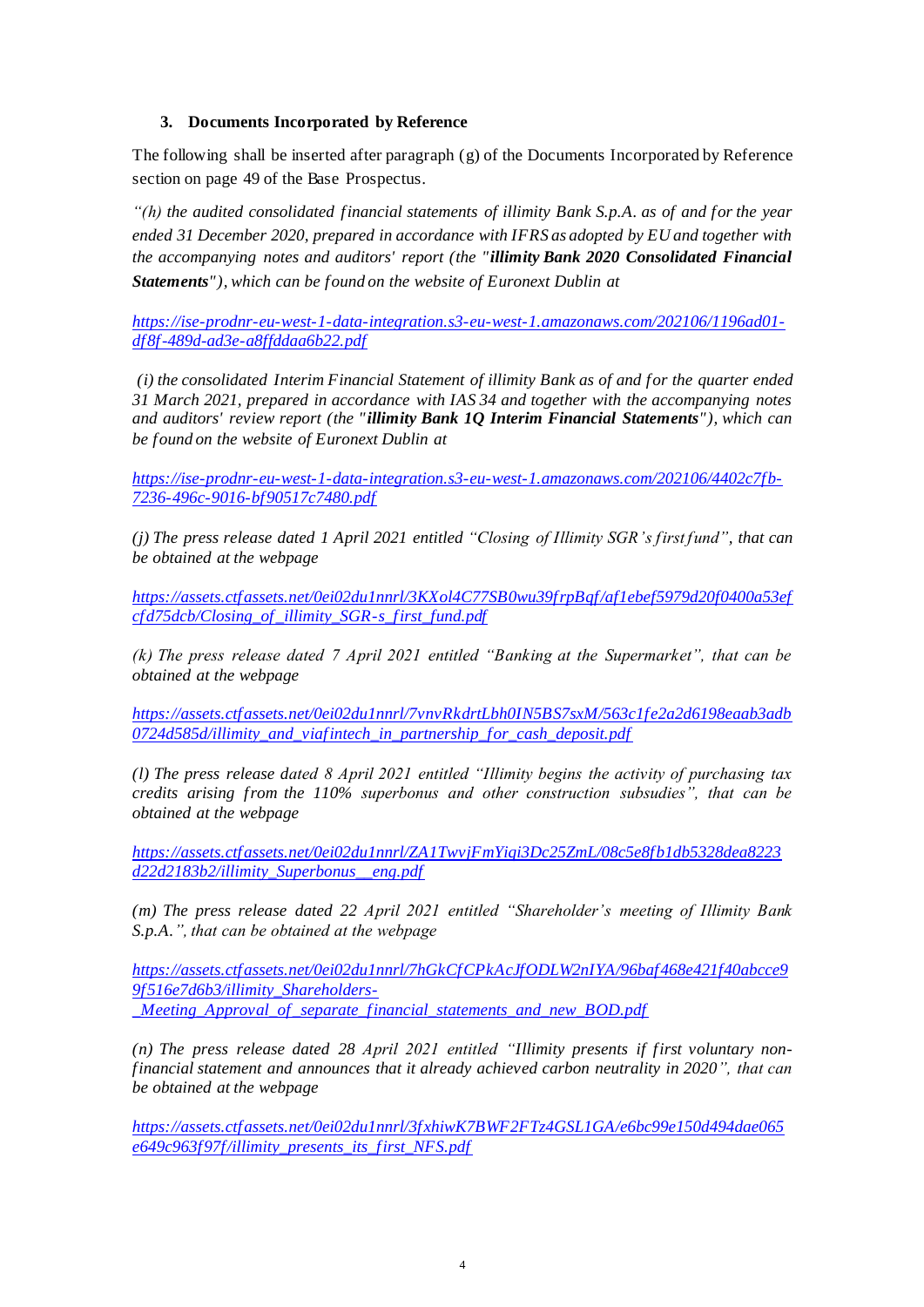*(o) The press release dated 4 May 2021 entitled "Navigazione Montanari renews its fleet with the support of Illimity the 35 million euro loan is backed by SACE'S Guarantee", that can be obtained at the webpage*

*[https://assets.ctfassets.net/0ei02du1nnrl/13gcsPFyB4npNq7QRx1ugg/da62dcb93372f98f94e5c7](https://assets.ctfassets.net/0ei02du1nnrl/13gcsPFyB4npNq7QRx1ugg/da62dcb93372f98f94e5c7c47015023a/illimity_supports_Navigazione_Montanari_for_its_fleet_renewal.pdf) [c47015023a/illimity\\_supports\\_Navigazione\\_Montanari\\_for\\_its\\_fleet\\_renewal.pdf](https://assets.ctfassets.net/0ei02du1nnrl/13gcsPFyB4npNq7QRx1ugg/da62dcb93372f98f94e5c7c47015023a/illimity_supports_Navigazione_Montanari_for_its_fleet_renewal.pdf)*

*(p) The press release dated 17 May 2021 entitled "Oxy Capital and Illimity", that can be obtained at the webpage*

*[https://assets.ctfassets.net/0ei02du1nnrl/1whjtNKAsUy8tl2c78BBW5/6342326e3d6a2abbbbd85](https://assets.ctfassets.net/0ei02du1nnrl/1whjtNKAsUy8tl2c78BBW5/6342326e3d6a2abbbbd858d77ea121ac/illimity_and_OXY_Capital_for_GPACK.pdf) [8d77ea121ac/illimity\\_and\\_OXY\\_Capital\\_for\\_GPACK.pdf](https://assets.ctfassets.net/0ei02du1nnrl/1whjtNKAsUy8tl2c78BBW5/6342326e3d6a2abbbbd858d77ea121ac/illimity_and_OXY_Capital_for_GPACK.pdf)*

*(q) The press release dated 25 May 2021 entitled "Illimity chooses Flee as mobility partner the aon brand long-term pay-per-use rental service becomes part of the bank's offer for employees and customers", that can be obtained at the webpage*

*[https://assets.ctfassets.net/0ei02du1nnrl/3aLSgGyM2ZrEL506CXH2Zz/f079c7b57f48847f891a6](https://assets.ctfassets.net/0ei02du1nnrl/3aLSgGyM2ZrEL506CXH2Zz/f079c7b57f48847f891a63ed81266e31/illimity_in_partnership_with_Flee_for_the_long-term_car_rental_service.pdf) [3ed81266e31/illimity\\_in\\_partnership\\_with\\_Flee\\_for\\_the\\_long-term\\_car\\_rental\\_service.pdf](https://assets.ctfassets.net/0ei02du1nnrl/3aLSgGyM2ZrEL506CXH2Zz/f079c7b57f48847f891a63ed81266e31/illimity_in_partnership_with_Flee_for_the_long-term_car_rental_service.pdf)*

*(r) The press release dated 27 May 2021 entitled "Verification of the requirements (fit and proper) of the members of the board of directors", that can be obtained at the webpage*

*[https://assets.ctfassets.net/0ei02du1nnrl/57m8ZEMRNgB1g55uB6t8rF/503a91fed8fb960ebfedb](https://assets.ctfassets.net/0ei02du1nnrl/57m8ZEMRNgB1g55uB6t8rF/503a91fed8fb960ebfedbafd8f0ab421/Press_release_requirements_verification.pdf) [afd8f0ab421/Press\\_release\\_requirements\\_verification.pdf](https://assets.ctfassets.net/0ei02du1nnrl/57m8ZEMRNgB1g55uB6t8rF/503a91fed8fb960ebfedbafd8f0ab421/Press_release_requirements_verification.pdf)*

*(s) The press release dated 31 May 2021 entitled "Kerakoll group and Illimity in partnership for the 110% Superbonus", that can be obtained at the webpage*

*[https://assets.ctfassets.net/0ei02du1nnrl/2ybD5YWP7r4m7gz7NIYdSR/bae55748fc4ea22d75e6b](https://assets.ctfassets.net/0ei02du1nnrl/2ybD5YWP7r4m7gz7NIYdSR/bae55748fc4ea22d75e6b5e6a7688269/Kerakoll_Group_and_illimity_in_partnership_for_the_110-_Superbonus.pdf) [5e6a7688269/Kerakoll\\_Group\\_and\\_illimity\\_in\\_partnership\\_for\\_the\\_110-\\_Superbonus.pdf](https://assets.ctfassets.net/0ei02du1nnrl/2ybD5YWP7r4m7gz7NIYdSR/bae55748fc4ea22d75e6b5e6a7688269/Kerakoll_Group_and_illimity_in_partnership_for_the_110-_Superbonus.pdf)*

*(t) The press release dated 9 June 2021 entitled "A share capital increase was approved for the "Employee stock ownership plan ESOP", that can be obtained at the webpage*

*[https://assets.ctfassets.net/0ei02du1nnrl/2qlFEbR5ttkp6OPlXCZiQ9/2e5fbaf83e1be4d44d6739f](https://assets.ctfassets.net/0ei02du1nnrl/2qlFEbR5ttkp6OPlXCZiQ9/2e5fbaf83e1be4d44d6739fb1ec4dd43/Comunicato_stampa_ESOP_09.06.2021_ENG.pdf) [b1ec4dd43/Comunicato\\_stampa\\_ESOP\\_09.06.2021\\_ENG.pdf](https://assets.ctfassets.net/0ei02du1nnrl/2qlFEbR5ttkp6OPlXCZiQ9/2e5fbaf83e1be4d44d6739fb1ec4dd43/Comunicato_stampa_ESOP_09.06.2021_ENG.pdf)*

*(u) The press release dated 10 June 2021 entitled "Communication of changes in share capital", that can be obtained at the webpage*

*[https://assets.ctfassets.net/0ei02du1nnrl/58Dzh8Aw62VkLwk6pwNXFG/0192013f9105f8dbe43c](https://assets.ctfassets.net/0ei02du1nnrl/58Dzh8Aw62VkLwk6pwNXFG/0192013f9105f8dbe43cd7dbb18baca0/2021_06_10_Comunicazione_variazione_capitale_sociale_ENG.pdf) [d7dbb18baca0/2021\\_06\\_10\\_Comunicazione\\_variazione\\_capitale\\_sociale\\_ENG.pdf](https://assets.ctfassets.net/0ei02du1nnrl/58Dzh8Aw62VkLwk6pwNXFG/0192013f9105f8dbe43cd7dbb18baca0/2021_06_10_Comunicazione_variazione_capitale_sociale_ENG.pdf)*

*(v) The press release dated 15 June 2021 entitled "Fondazione Illimity is born", that can be obtained at the webpage*

*[https://assets.ctfassets.net/0ei02du1nnrl/2yNHFN8ho5iTTcnV2h9Qzx/49c8d724b6144fb857f0c2](https://assets.ctfassets.net/0ei02du1nnrl/2yNHFN8ho5iTTcnV2h9Qzx/49c8d724b6144fb857f0c2f68c36bb2b/Fondazione_illimity_is_born.pdf) [f68c36bb2b/Fondazione\\_illimity\\_is\\_born.pdf](https://assets.ctfassets.net/0ei02du1nnrl/2yNHFN8ho5iTTcnV2h9Qzx/49c8d724b6144fb857f0c2f68c36bb2b/Fondazione_illimity_is_born.pdf)*

*(w) The press release dated 17 June 2021 entitled "Illimity and Apollo announce a joint venture", that can be obtained at the webpage*

*[https://assets.ctfassets.net/0ei02du1nnrl/4M6liUel7jieiPzeaPiU6X/de32f56a5e7c51021b6c6ef22](https://assets.ctfassets.net/0ei02du1nnrl/4M6liUel7jieiPzeaPiU6X/de32f56a5e7c51021b6c6ef22d456dda/illimity_announces_JV_with_Apollo.pdf) [d456dda/illimity\\_announces\\_JV\\_with\\_Apollo.pdf](https://assets.ctfassets.net/0ei02du1nnrl/4M6liUel7jieiPzeaPiU6X/de32f56a5e7c51021b6c6ef22d456dda/illimity_announces_JV_with_Apollo.pdf)*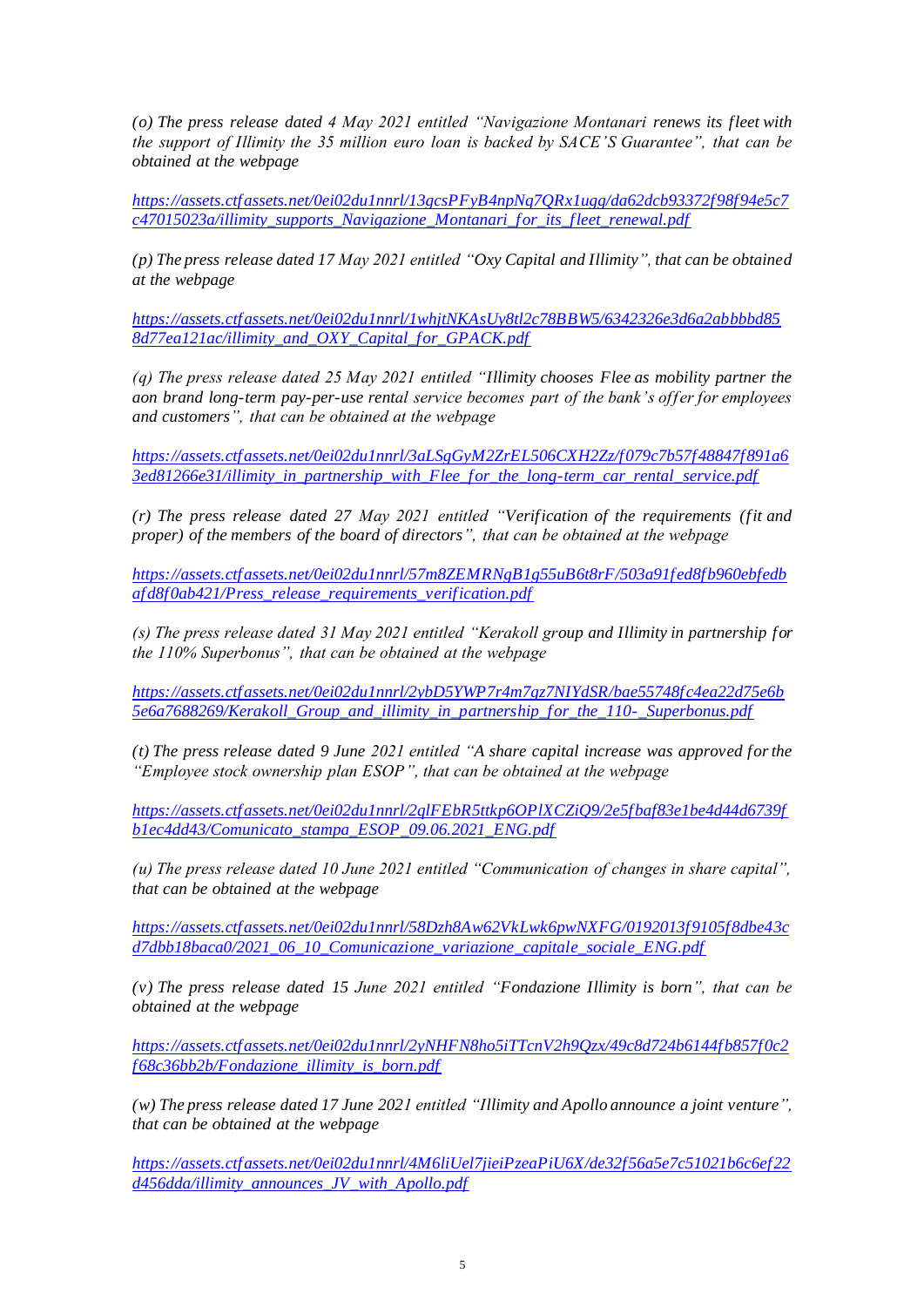(z) *illimity Company Presentation dated June 2021 which can be found on the website of Euronext Dublin at*

*[https://ise-prodnr-eu-west-1-data-integration.s3-eu-west-1.amazonaws.com/202106/86cc2181-](https://ise-prodnr-eu-west-1-data-integration.s3-eu-west-1.amazonaws.com/202106/86cc2181-6d31-43e8-8115-c5a3793a9e85.pdf) [6d31-43e8-8115-c5a3793a9e85.pdf](https://ise-prodnr-eu-west-1-data-integration.s3-eu-west-1.amazonaws.com/202106/86cc2181-6d31-43e8-8115-c5a3793a9e85.pdf)*

The following shall be inserted at the bottom of the table entitled "*Cross Reference List*" on page 51 of the Base Prospectus:

|                                                 |                                                 | Page<br>number |
|-------------------------------------------------|-------------------------------------------------|----------------|
| <b>Document</b>                                 | <b>Information incorporated</b>                 |                |
| illimity<br>Bank<br>S.p.A.<br>audited           |                                                 |                |
| consolidated financial statements as            | Audited consolidated<br>financial<br>annual     |                |
| of and for the financial year ended statements: |                                                 |                |
| 31 December 2020                                |                                                 |                |
|                                                 | Consolidated statement of financial position    | 90-91          |
|                                                 | Consolidated income statement                   | 92             |
|                                                 | of consolidated<br>other<br><i>Statement</i>    | 93             |
|                                                 | comprehensive income                            |                |
|                                                 | Statements of changes in consolidated<br>equity | 94-95          |
|                                                 | Consolidated cash flow statement                | 96-97          |
|                                                 | Notes to the consolidated financial             | 99-272         |
|                                                 | statements                                      |                |
|                                                 |                                                 | 279            |
|                                                 | Independent auditors' report                    | 287            |
|                                                 |                                                 |                |
|                                                 |                                                 | Page           |

| <b>Document</b>     | <b>Information incorporated</b>                                                     | r age<br>number |  |
|---------------------|-------------------------------------------------------------------------------------|-----------------|--|
|                     | illimity Bank S.p.A. consolidated <i>Consolidated interim financial statements</i>  | $53 - 65$       |  |
|                     | Interim Report as of and for Q1 <i>Consolidated statement of financial position</i> | $54 - 55$       |  |
| ended 31 March 2021 | Consolidated income statement                                                       | 56              |  |
|                     | $other$ 57<br>$\sigma f$<br>Consolidated statement<br>comprehensive income          |                 |  |
|                     | Statement of changes in consolidated 58-59<br>shareholders' equity                  |                 |  |
|                     | Notes to the consolidated financial<br>statements                                   | 60-64           |  |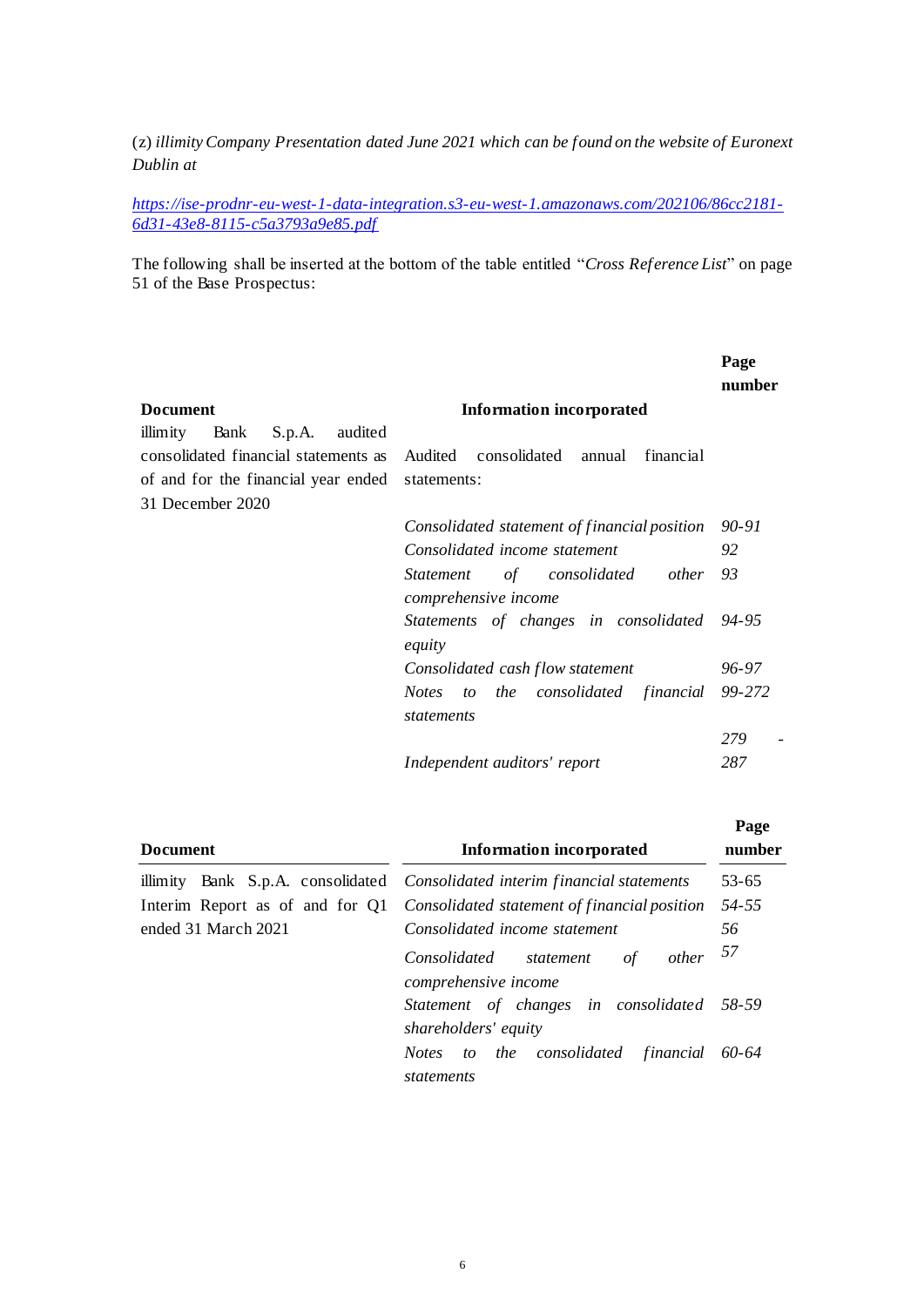| <b>Documents</b>                 |          |           |    | Information incorporated | Page<br>number |
|----------------------------------|----------|-----------|----|--------------------------|----------------|
| Press                            | Releases | contained | 1n |                          |                |
| paragraphs $(i)$ to $(w)$ above. |          |           |    | <b>Entire Document</b>   |                |

By virtue of this Supplement, the (i) illimity Bank consolidated financial statements as of and for the financial year ended 31 December 2020, (ii) illimity Bank consolidated Interim Report as of and for Q1 ended 31 March 2021, and (iii) Press Releases contained in paragraphs (j) to (w) above have been filed with the Central Bank of Ireland, are incorporated by reference in, and form part of, the Base Prospectus.

### **4. Description of the Issuer**

On page 165 of the Base Prospectus, after the last sub-paragraph of the paragraph "Strategy", the following paragraph is inserted.

"On 21 June 2021 the Board of Directors of illimity approved the illimity Group's 2021-25 Strategic Plan (the "**Plan**").

The results achieved are based on a series of strategic decisions that have proved to be correct: (a) illimity has focused on loans to SMEs and specifically in three segments of significant interest: (i) performing loans to corporates, (ii) unlikely to pay corporate loans, (iii) corporate NPLs; (b) illimity has built up a team of over 650 professionals with significant expertise; (c) illimity has placed considerable focus on technology in all its sectors of activity; (d) illimity has built ESG principles into its various activities from the very beginning and has already achieved important goals with a strong commitment to going beyond; (e) on environmental matters illimity in 2020 achieved carbon neutrality at a Group level, uses electricity produced 100% from renewable sources; (f) on social matters illimity makes people its strength and this is reflected in a system of corporate welfare and training, in enhancing the values of diversity and inclusion at all levels of the organisation; (g) on governance matters, membership of the Board of Directors has been fairly balanced and illimity has already consolidated important processes by setting up a Sustainability Committee and publishing a Voluntary Non-Financial Statement for 2020 as well as the illimity way policy.

The Plan confirms the prominence of technology and in this context announced a strategic alliance with the ION Group that will consist of: (i) a licence agreement for the use of information systems developed by illimity and (ii) long-term cooperation agreements in crucial sectors and services, such as, inter alia, data analytics, credit scoring and market intelligence. In order to consolidate the strategic alliance, the ION Group will subscribe 5.75 million newly-issued illimity ordinary shares by way of a reserved capital increase, with the exclusion of the pre-emptive right pursuant to article 2441, paragraph 4, second part, of the Italian civil code, corresponding to around 7.3% of the new share capital, at a price of 10 euro per share, equal to a total of approximately 57.5 million euro, and warrants to subscribe additional 2.4 million ordinary shares (between March and July 2022) at a price of 12.5 euro per share, such as to reach a total holding of 9.99% of the new share capital for a consideration – as a result of exercise – of additional 30 million euro.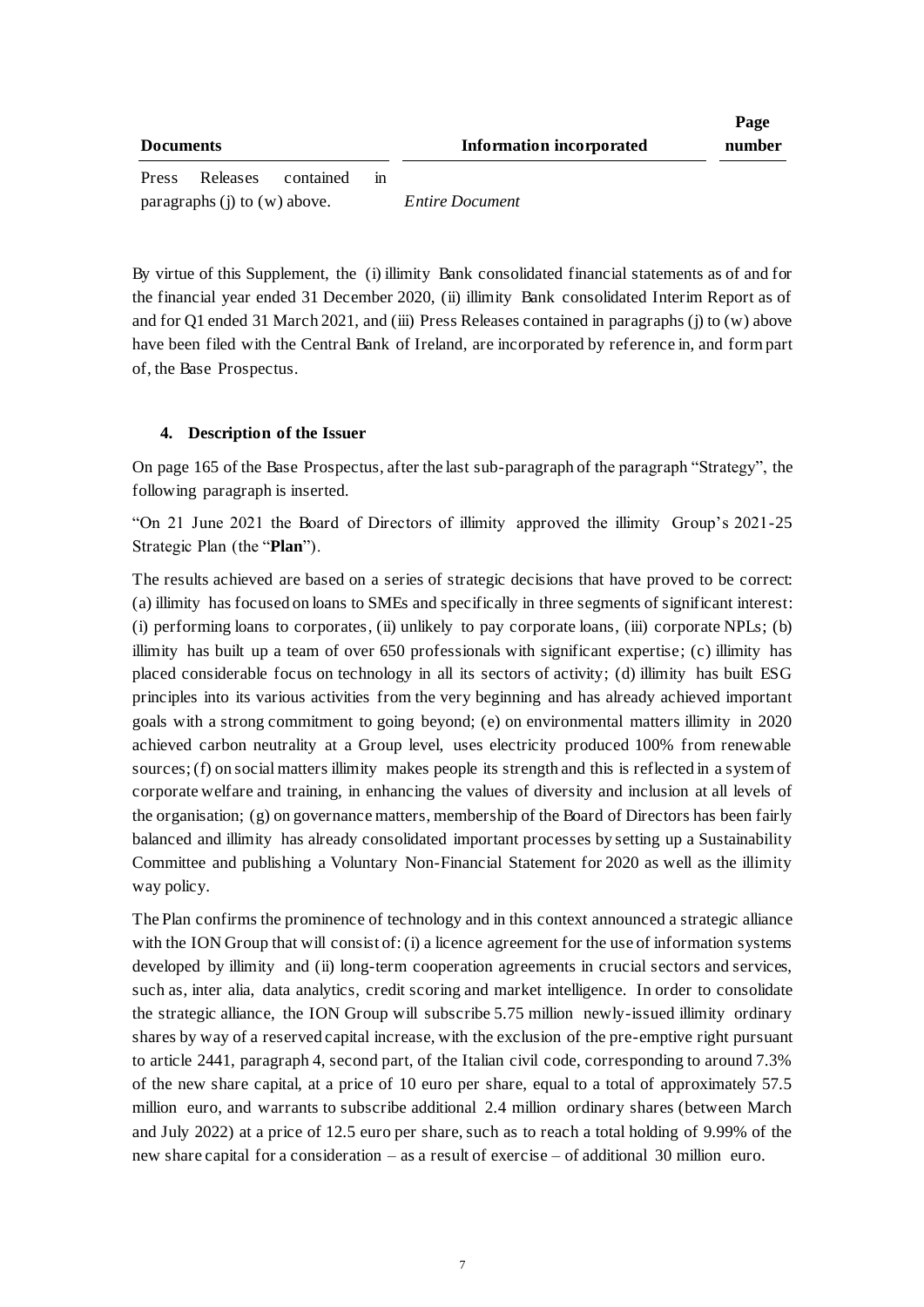The Plan also provides that all divisions will contribute to achieving the targets and the significant additional growth in the results over the duration of the Plan, including through further development of the recently launched initiatives and the start-up of new strategic projects. The Plan assigns to the "Direct Banking Division" the following strategic priorities: (i) to launch by the end of the year the first direct bank for small corporates (which will be called B-ILTY); (ii) to contribute to the further consolidation of HYPE, the joint ventures with Sella Group, current leader in the sector of digital platforms for retail financial services; (iii) to ensure direct funding by retail customers as support for the rise in the Group's lending, with a simultaneous reduction in the cost. The Plan assigns to the "Growth Credit Division" (previously named as "SME Division") the following objectives: (i) to achieve further growth in lending to support corporates Turnaround, (ii) to develop the cross-over and acquisition finance lending activity to companies with potential by leveraging on the ability to provide complex financing solutions, (iii) to develop factoring activities by strengthening the sales team and focusing on reverse factoring transactions capable of providing a strong boost to increasing the customer base and (iv) to develop debt and equity capital markets advisory services. The "Distressed Credit Division" (previously named as "DCIS Division") will continue to strengthen its integrated presence in the area of corporate distressed loans. illimity SGR, lastly, completes the range of illimity's operations in the corporate loan segment, enhancing its ability to generate business beyond the Bank's direct investment opportunities."

#### **5. Forms of Final Terms**

 $\overline{a}$ 

On page 144 of the Base Prospectus, the paragraph entitled "*PROHIBITION OF SALES TO EEA OR UK RETAIL INVESTORS*" is deleted in its entirety and replaced by the following paragraphs.

"*[PROHIBITION OF SALES TO EEA RETAIL INVESTORS - The Notes are not intended to be offered, sold or otherwise made available to and should not be offered, sold or otherwise made available to any retail investor in the European Economic Area ("EEA"). For these purposes, a retail investor means a person who is one (or more) of: (i) a retail client as defined in point (11) of Article 4(1) of Directive 2014/65/EU ("MiFID II"); or (ii) a customer within the meaning of Directive (EU) 2016/97 (as amended and superseded, the " Insurance Distribution Directive"), where that customer would not qualify as a professional client as defined in point (10) of Article 4(1) of MiFID II;. Consequently no key information document required by Regulation (EU) No 1286/2014 (as amended, the "PRIIPs Regulation") for offering or selling the Notes or otherwise making them available to retail investors in the EEA has been prepared and therefore offering or selling the Notes or otherwise making them available to any retail investor in the EEA may be unlawful under the PRIIPS Regulation.]<sup>1</sup>*

*[PROHIBITION OF SALES TO UK RETAIL INVESTORS - The Notes are not intended to be offered, sold or otherwise made available to and should not be offered, sold or otherwise made available to any retail investor in the United Kingdom ("UK"). For these purposes, a retail investor means a person who is one (or more) of: (i) a retail client, as defined in point (8) of Article 2 of Regulation (EU) No 2017/565 as it forms part of UK domestic law by virtue of the European Union (Withdrawal) Act 2018 ("EUWA"); (ii) a customer within the meaning of the* 

*<sup>1</sup> Legend to be included on front of the Final Terms if the Notes potentially constitute "packaged" products and no key information document will be prepared or the issuer wishes to prohibit offers to EEA retail investors for any other reason, in which case the selling restriction should be specified to be "Applicable".*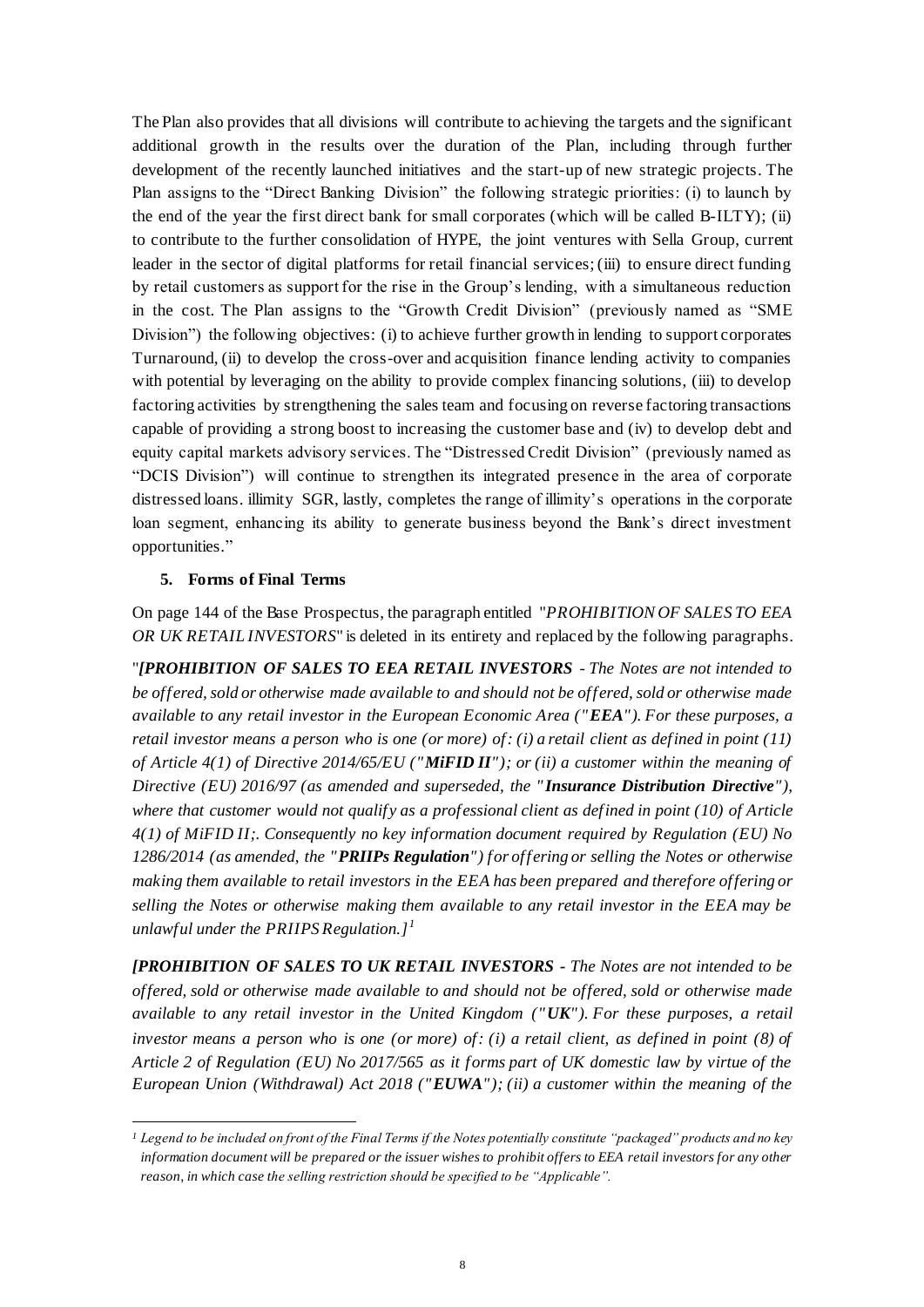*provisions of the FSMA and any rules or regulations made under the Financial Services and Markets Act 2000 (the "FSMA") to implement Directive (EU) 2016/97, where that customer would not qualify as a professional client, as defined in point (8) of Article 2(1) of Regulation (EU) No 600/2014 as it forms part of UK domestic law by virtue of the EUWA. Consequently no key information document required by Regulation (EU) No 1286/2014 as it forms part of UK domestic law by virtue of the EUWA (the "UK PRIIPs Regulation") for offering or selling the Notes or otherwise making them available to retail investors in the UK has been prepared and therefore offering or selling the Notes or otherwise making them available to any retail investor in the UK may be unlawful under the UK PRIIPs Regulation.]*

On page 144 of the Base Prospectus, after the paragraph entitled "*MIFID II product governance / Professional investors and ECPs only target market*", the following paragraph is inserted.

"*[UK MiFIR product governance / Professional investors and ECPS only target market - Solely for the purposes of [the/each] manufacturer's product approval process, the target market assessment in respect of the [Notes] has led to the conclusion that: (i) the target market for the [Notes] is eligible counterparties, as defined in the FCA Handbook Conduct of Business Sourcebook ("COBS"), and professional clients, as defined in Regulation (EU) No 600/2014 as it forms part of UK domestic law by virtue of the European Union (Withdrawal) Act 2018 ("UK MiFIR"), only; and (ii) all channels for distribution of the [Notes] to eligible counterparties and professional clients are appropriate. Any person subsequently offering, selling or recommending the [Notes] (a "distributor") should take into consideration the manufacturer['s/s'] target market assessment; however, a distributor subject to the FCA Handbook Product Intervention and Product Governance Sourcebook (the "UK MiFIR Product Governance Rules") is responsible for undertaking its own target market assessment in respect of the [Notes] (by either adopting or refining the manufacturer['s/s'] target market assessment) and determining appropriate distribution channels.]*"

On page 159 of the Base Prospectus, the subsection entitled "*(v). Prohibition of Sales to EEA and UK Retail Investors:*" is deleted in its entirety and replaced by the following sections.

| (v)  | Prohibition of Sales to EEA Retail                     |  |  | [Applicable/Not Applicable]                                                                                                                                                                                                                                                  |
|------|--------------------------------------------------------|--|--|------------------------------------------------------------------------------------------------------------------------------------------------------------------------------------------------------------------------------------------------------------------------------|
|      | <i>Investors:</i>                                      |  |  | (If the Notes clearly do not constitute)<br>"packaged" products,<br>"Not"<br>Applicable" should be specified. If the<br>Notes may constitute "packaged"<br>products and no KID will be prepared<br>"Applicable" should be specified.)                                        |
| (vi) | Prohibition of Sales to UK Retail<br><i>Investors:</i> |  |  | [Applicable/Not Applicable]<br>(If the Notes clearly do not constitute)<br>"packaged" products, or the Notes do<br>constitute "packaged" products and a<br>key information document will be<br>prepared in the UK, "Not Applicable"<br>should be specified. If the Notes may |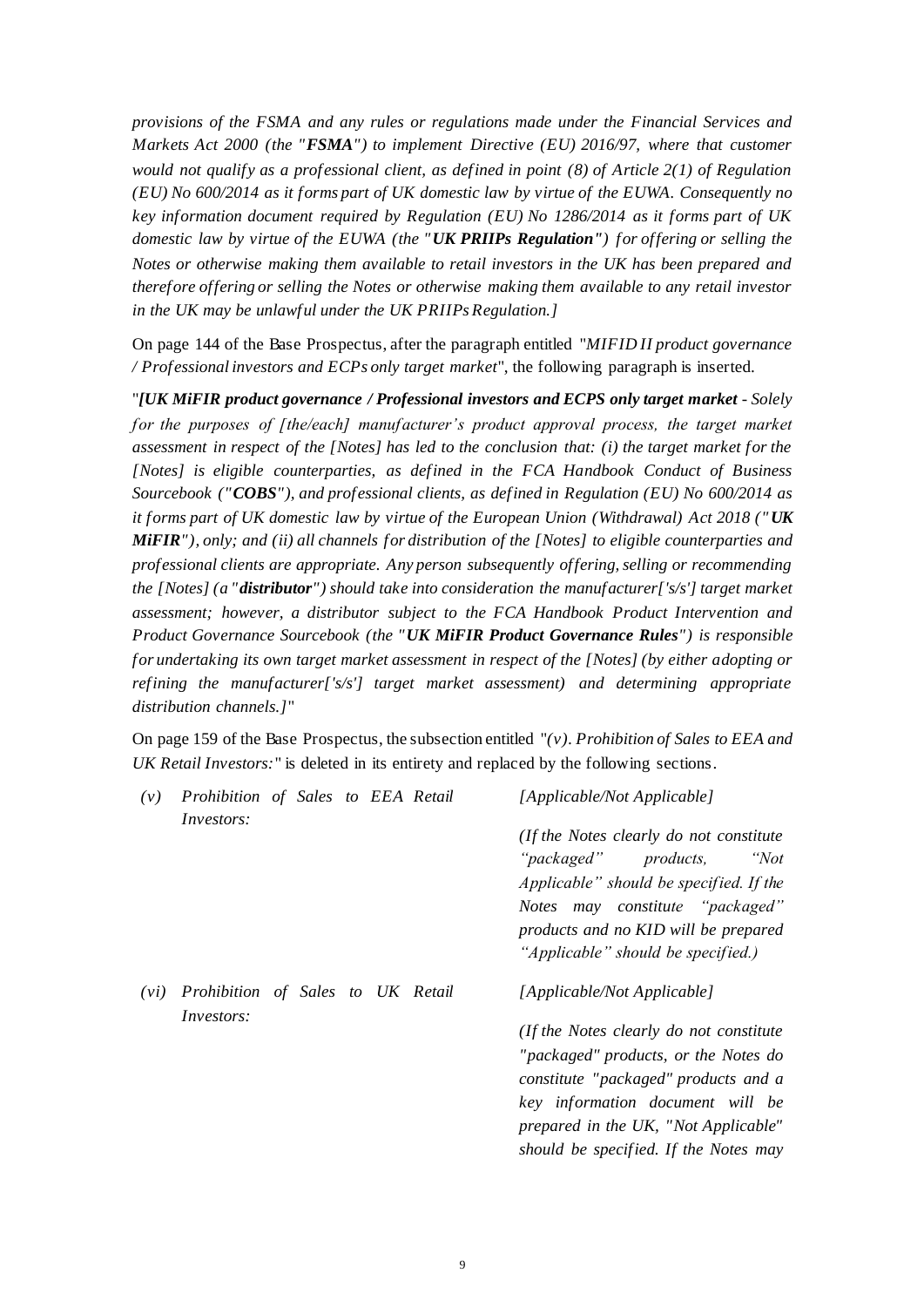*constitute "packaged" products, "Applicable" should be specified.)*"

On page 156 of the Base Prospectus, the paragraph entitled "*Ratings*" is deleted in its entirety and replaced by the following paragraph.

*[The Notes to be issued [[have been]/[are expected]/[are not expected]] to be rated:*

*[S & P: [●]] [Moody's: [●]] [Fitch [●]]*

*[[DBRS]: [●]]]*

*(Need to include a brief explanation of the meaning of the ratings if this has previously been published by the rating provider.)*

*(The above disclosure should reflect the rating allocated to Notes of the type being issued under the Programme generally or, where the issue has been specifically rated, that rating.)*

*(Insert the following where the relevant credit rating agency is established in the EEA:)*

*[[Insert legal name of particular credit rating agency entity providing rating] is established in the EEA and [is included in the list of registered credit rating agencies published on the website of the European Securities and Markets Authority at http://www.esma.europa.eu/supervision/credit-rating-agencies/risk as being registered] / [is neither registered nor has it applied for registration] under Regulation (EC) No. 1060/2009, as amended (the "CRA Regulation"). [The rating [Insert legal name of particular credit rating agency entity providing rating] has given to the Notes is endorsed by [insert legal name of credit rating agency], which is established in the UK and registered under Regulation (EU) No. 1060/2009 as it forms part of domestic law of the United Kingdom by virtue of the European Union (Withdrawal) Act 2018 (the "UK CRA Regulation").] / [[Insert legal name of particular credit rating agency entity providing rating] has been certified under Regulation (EU) No. 1060/2009 as it forms part of domestic law of the United Kingdom by virtue of the European Union (Withdrawal) Act 2018 (the "UK CRA Regulation").] / [[Insert legal name of particular credit rating agency entity providing rating] has not been certified under Regulation (EU) No. 1060/2009, as it forms part of domestic law of the United Kingdom by virtue of the European Union (Withdrawal) Act 2018 (the "UK CRA Regulation") and the rating it has given to the Notes is not endorsed by a credit rating agency established in the UK and registered under the UK CRA Regulation.]]*

*(Insert the following where the relevant credit rating agency is established in the United Kingdom:)*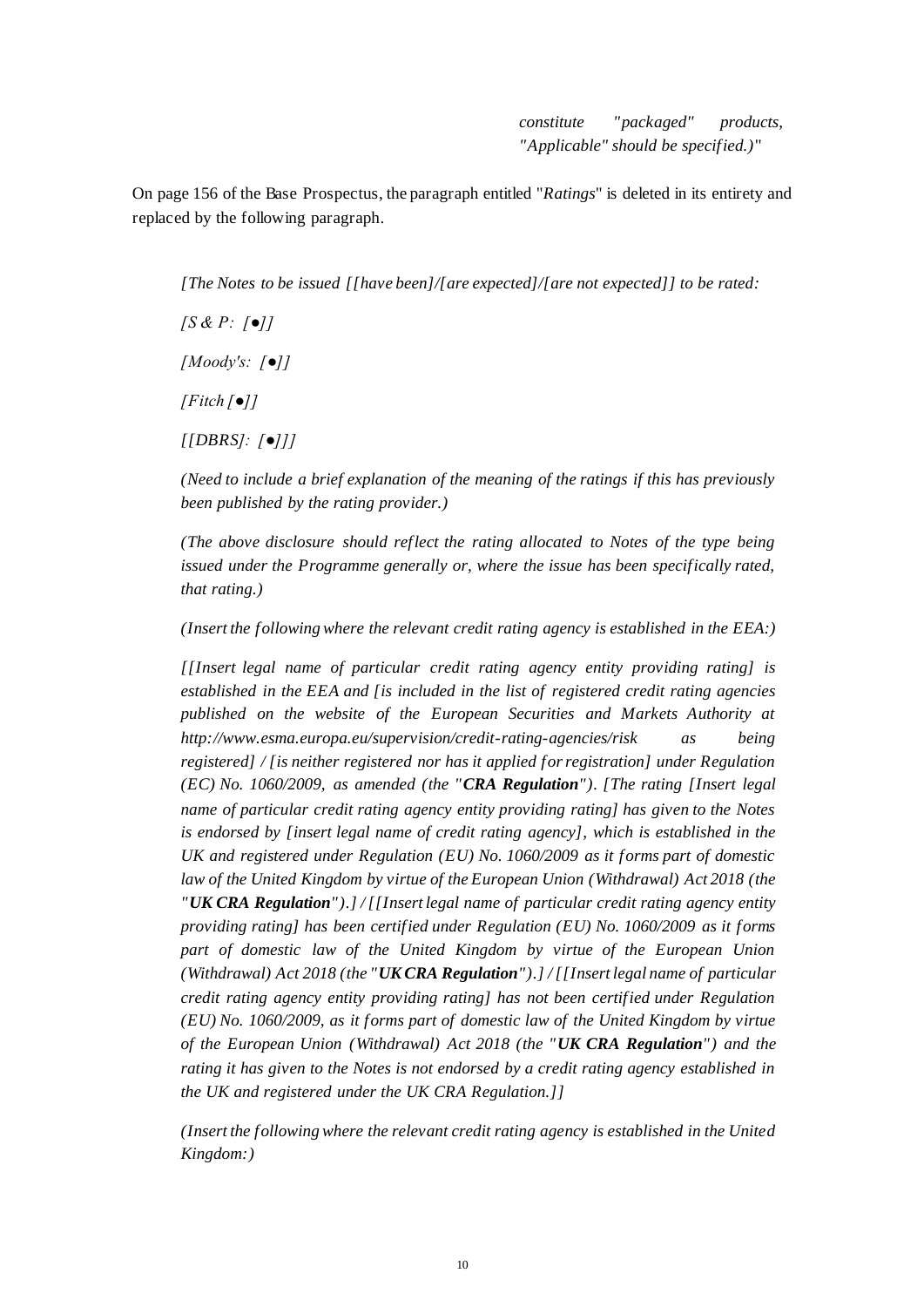*[[Insert legal name of particular credit rating agency entity providing rating] is established in the UK and registered under Regulation (EU) No 1060/2009 as it forms part of domestic law of the United Kingdom by virtue of the European Union (Withdrawal) Act 2018 (the "UK CRA Regulation"). [Insert legal name of particular credit rating agency entity providing rating] appears on the latest update of the list of registered credit rating agencies (as of [insert date of most recent list]) on [FCA]. [The rating [Insert legal name of particular credit rating agency entity providing rating] has given to the Notes is endorsed by [insert legal name of credit rating agency], which is established in the EEA and [is included in the list of registered credit rating agencies published on the website of the European Securities and Markets Authority at http://www.esma.europa.eu/supervision/credit-rating-agencies/risk as being registered] / [is neither registered nor has it applied for registration] under Regulation (EC) No. 1060/2009, as amended (the "CRA Regulation").] / [[Insert legal name of particular credit rating agency entity providing rating] has been certified under Regulation (EU) No. 1060/2009, as amended (the "CRA Regulation").] / [[Insert legal name of particular credit rating agency entity providing rating] has not been certified under Regulation (EU) No. 1060/2009, as amended (the "CRA Regulation") and the rating it has given to the Notes is not endorsed by a credit rating agency established in the EEA and registered under the CRA Regulation.]]*

*(Insert the following where the relevant credit rating agency is not established in the EEA or the United Kingdom.)*

*[[Insert legal name of particular credit rating agency entity providing rating] is not established in the EEA or the UK [but the rating it has given to the Notes to be issued under the Programme is endorsed by [[insert legal name of credit rating agency], which is established in the EEA and registered under Regulation (EU) No. 1060/2009, as amended (the "CRA Regulation")][and][[insert legal name of credit rating agency], which is established in the UK and registered under Regulation (EU) No. 1060/2009 as it forms part of domestic law of the United Kingdom by virtue of the European Union (Withdrawal) Act 2018 (the "UK CRA Regulation")]]. / [but is certified under [Regulation (EU) No. 1060/2009, as amended (the "CRA Regulation")][and][Regulation (EU) No. 1060/2009 as it forms part of domestic law of the United Kingdom by virtue of the European Union (Withdrawal) Act 2018 (the "UK CRA Regulation"] / [and is not certified under Regulation (EU) No 1060/2009, as amended (the "CRA Regulation") or Regulation (EU) No. 1060/2009 as it forms part of domestic law of the United Kingdom by virtue of the European Union (Withdrawal) Act 2018 (the "UK CRA Regulation") and the rating it has given to the Notes is not endorsed by a credit rating agency established in either the EEA and registered under the CRA Regulation or in the UK and registered under the UK CRA Regulation.]]*

*In general, EEA regulated investors are restricted from using a rating for regulatory purposes if such rating is not issued by a credit rating agency established in the EEA and registered under the CRA Regulation unless (1) the rating is provided by a credit rating agency not established in the EEA but is endorsed by a credit rating agency established in the EEA and registered under the CRA regulation or (2) the rating is provided by a credit rating agency not established in the EEA which is certified under the CRA Regulation. In general, UK regulated investors are restricted from using a*